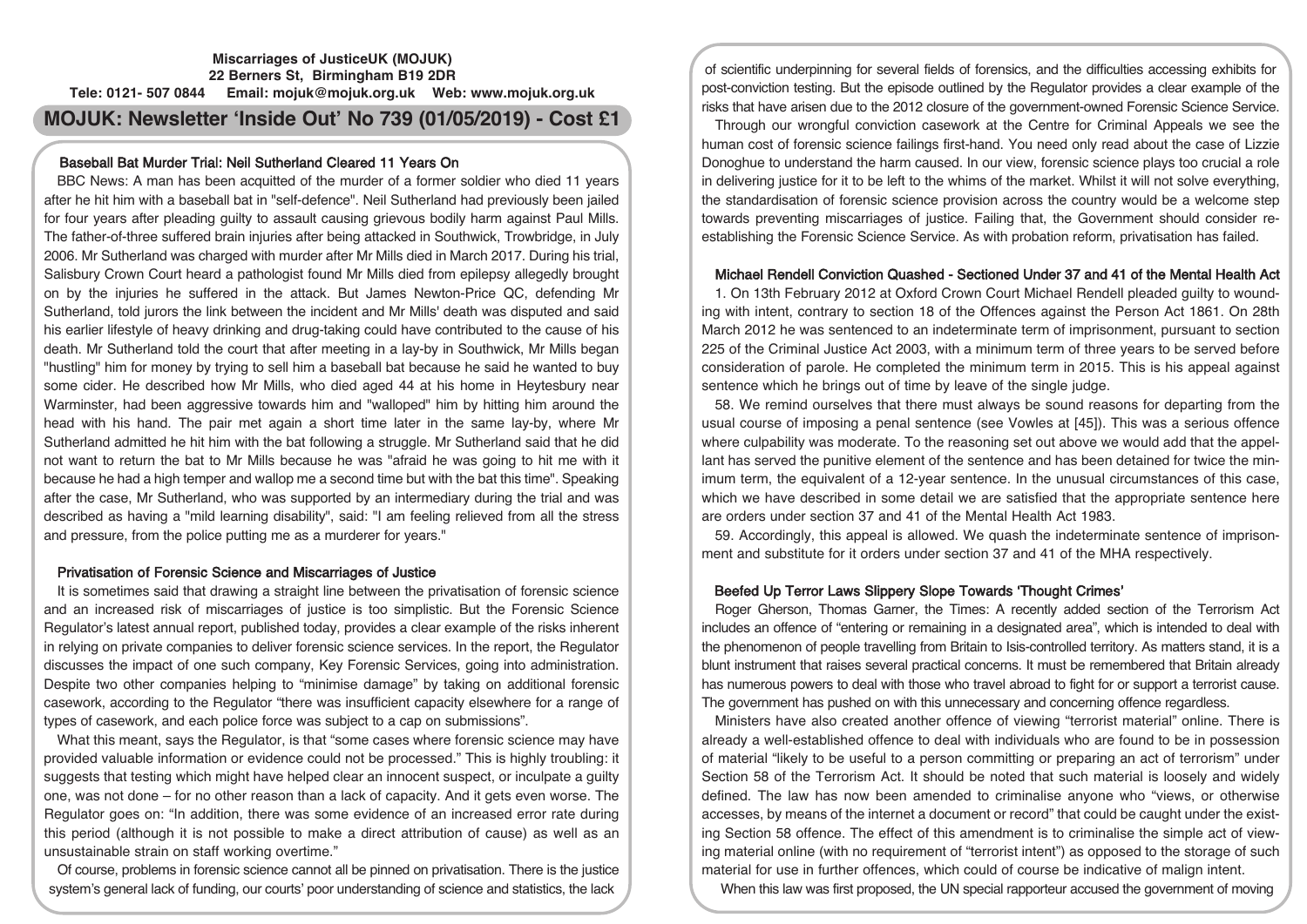towards "thought crime". Despite legislative safeguards, which are designed to protect journalists, academics and others with a "reasonable excuse" to view such material, many are rightly concerned. When he was the independent reviewer of terrorism legislation, before becoming the director of public prosecutions, Max Hill, QC, raised concerns over a law that imposes lengthy prison sentences "when nothing is to be done with the material … and it is not being collected for a terrorist purpose".

A report from parliament's joint committee on human rights described the offence, punishable by up to 15 years in prison, as "a breach of the right to receive information" that "risks criminalising legitimate research and curiosity". Nobody can doubt the need for a strong legal framework to deal with the threat of terrorism, but that legislation must be effective and balance the need to deal with the threat we face with the basic human rights of the society we seek to protect. Many will have also have concerns that there is a track record of legislation being introduced for one purpose and then being repurposed against society at large. When a UN special rapporteur has drawn comparisons between British laws and George Orwell's dystopian nightmare Nineteen Eighty-Four and when the independent terrorism reviewer's views appear to have been completely ignored by the government, serious questions need to be asked as to whether we are on the right path.

#### Phone Detection Kit Introduced In Prisons

New mobile detection technology in prisons will allow prison officers to pinpoint mobile phone signal down to precise cell. Part of wider efforts to reduce violence and drug use and restore stability to the prison estate The technology is the latest weapon in the fight against phone smuggling which leads to drug-dealing and violence behind bars. It works by sending real-time alerts when a mobile is detected in prison, shown on a digital heat map which identifies the strength of the signal. This allows prison officers to pinpoint the location of the phone down to the exact cell. Staff can also track data over time to watch for patterns emerging, for example when inmates conspire to smuggle drugs into prison. This intelligence is analysed and in conjunction with law enforcement partners can lead to arrests.

As criminals look for new ways to smuggle contraband into prisons, it is vital that we stay one step ahead, and this kind of technology will help prevent them operating from their cells. This is vital to ensuring prisons are places of safety and rehabilitation, where offenders can turn their backs on crime for good. Illicit use of phones in prisons to co-ordinate crime fuels high levels of violence as offenders vie for control of the internal market and enforce drug debts. Phones can also be used to terrorise victims and maintain outside criminal networks. The technology is part of a wider multi-million-pound strategy to restore stability to prisons, with other measures including security scanners, improved searching techniques, phone-blocking technology and a financial crime unit to target the criminal kingpins operating in prisons. Following a successful six-month trial of the latest technology in one prison, the technology is now in use in five across the country.

There is a direct link between crime on the wings and landings and crime in our towns and cities. Ensuring there is less crime in our prisons means less crime in communities. Since January last year the Government has invested £70 million in safety, security and decency to help restore stability to the prison estate. On top of this, £14 million is being invested each year to stop criminal gangs smuggling drugs into prisons. This has come against a backdrop of rising prison officer numbers, with more than 4,700 additional officers recruited since October 2016 and staffing levels at their highest since 2012. Notes to editors: For security reasons, we cannot disclose the location or further details of the technology. The government supported the Interference with Wireless Telegraphy Bill, which received Royal Assent on 20 December 2018. This legislation enables prisons to use interference technology to disrupt mobile telephone signals and prevent illegal use of mobiles by prisoners.

#### Bondar V. Ukraine - Tortured Into Confessing to Murder Breach of Articles 6 and 3

The applicant, Mykhaylo Bondar is a Ukrainian national who was born in 1960. He died in 2012 and his mother continued the application on his behalf. The case concerned his allegation that he had been tortured into confessing to a murder and that the criminal proceedings against him had been unfair. Mr Bondar was arrested in August 2003 on suspicion of murder. He confessed, but was released when a judge found that there was not enough evidence against him. During the ensuing investigation one witness stated that he had seen Mr Bondar in the victim's backyard, with blood on his hands, around the time of the murder, while three other witnesses said that he had confessed to them. The investigation was suspended in 2004 because the perpetrator could not be identified. The investigation was however resumed in 2007 and Mr Bondar was arrested again when new evidence came to light from another witness, O. O. stated that Mr Bondar had confessed to the murder to her when they had been living in the same village. Mr Bondar was brought to trial and convicted of murder in 2008. He was sentenced to 13 years' imprisonment. The trial court relied on the pre-trial statements from the five witnesses and from their cross-examination in court. Mr Bondar appealed in cassation, arguing in particular that O. had retracted her testimony in a letter to the trial court saying she had been put under pressure from an investigator. O. later took back her retraction and the court refused to recall her as a witness. The Supreme Court upheld the trial court's judgment and Mr Bondar's request in 2009 to reopen the proceedings was also unsuccessful. Relying in particular on Article 6 §§ 1 and 3 (d) (right to a fair trial and right to obtain attendance and examination of witnesses) of the European Convention on Human Rights, Mr Bondar alleged that the proceedings against him had been unfair because the courts had relied on his confession, obtained under duress, and failed to recall O. as a witness. Violation of Article 6 §§ 1 and 3 (d) – concerning the manner in which the domestic courts approached O.'s evidence Just satisfaction: 2,500 euros (EUR) (non-pecuniary damage)

#### Charities Condemn Tory Cuts to Criminal Injuries Compensation Scheme

Owen Bowcott, Guardian: A fall of nearly 60% in the number of victims receiving payments from the criminal injuries compensation scheme, and an almost halving of the amount paid out since the Conservative government came to power, have been condemned by an alliance of charities. Figures obtained from parliamentary questions show that in 2010-11, the Criminal Injuries Compensation Agency (CICA) awarded £280m to 39,706 people who were hurt in attacks; six years later, in 2017-18, only 16,781 victims received £154m in compensation.

The charities Victim Support, Liberty, Barnardo's and Rape Crisis have all called for an increase in the agency's budget and criticised changes in eligibility introduced in 2012. The Ministry of Justice is consulting on reforming the scheme. The figures are due to be raised by the shadow justice minister, Gloria De Piero, at justice questions in the Commons on Tuesday. Before the debate, she said: "Victims of violent crimes have suffered already. Cutting back on compensation payments with fewer and fewer getting anything at all tells you everything you need to know about this government's cuts agenda. They fall hardest on those most in need." According to Victim Support, changes in the eligibility criteria after 2012 led to fewer payouts and reductions in sums awarded.

For example, an eye injury that required an operation used to entitle a victim to a payment of £4,400, but that fell in 2012 to £2,400. Similarly someone who suffered a fractured skull as a result of violent crime could previously receive up to £6,000; since 2012 they have been able to claim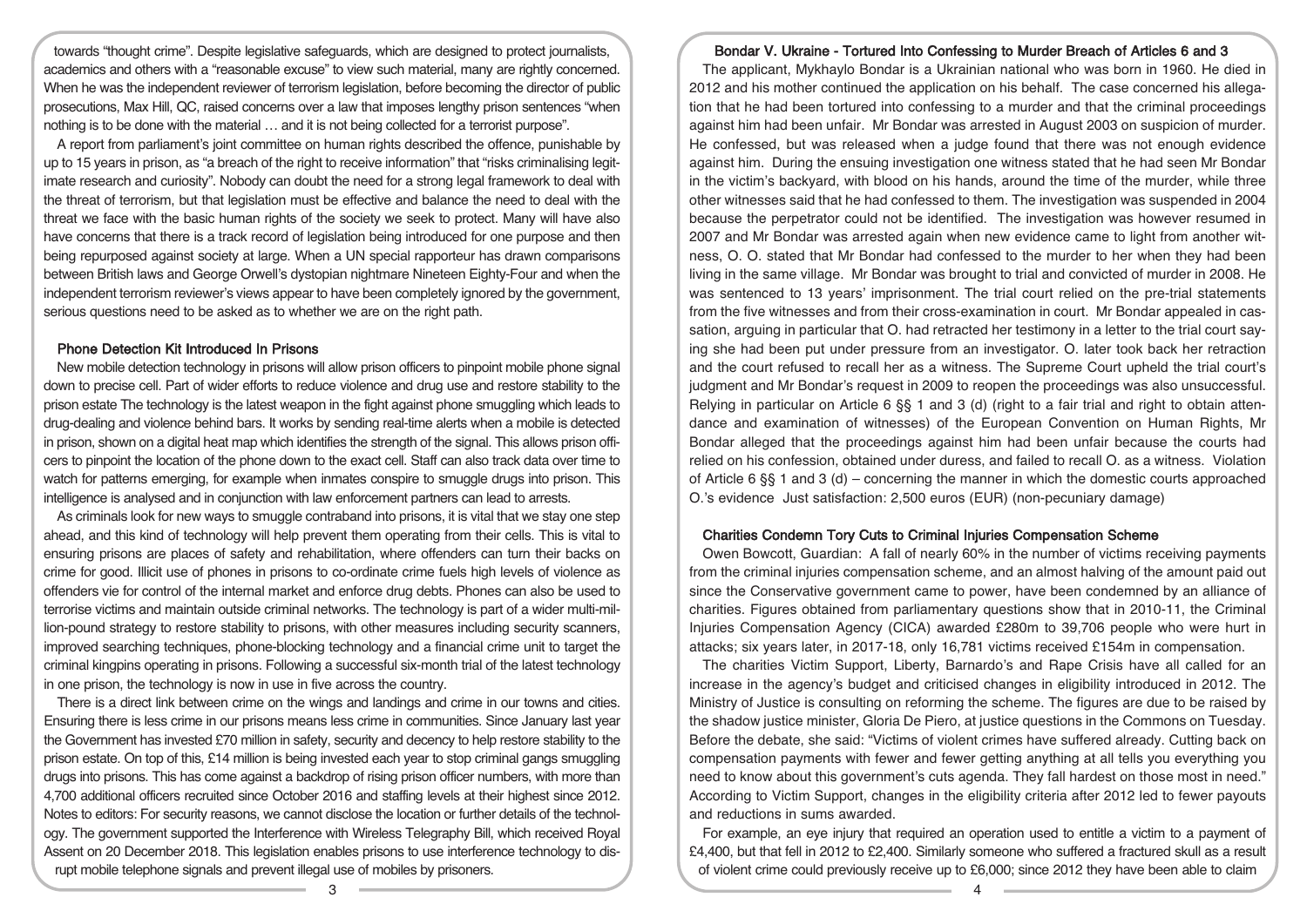only up to £4,600. Last autumn, the MoJ announced it would abolish the "same roof rule", which dates back to 1979, and prevented the scheme making payments to victims who lived in the same home as their attacker – thus depriving many victims of sexual abuse of compensation.

In a joint statement, Victim Support, Liberty, Barnardo's and Rape Crisis said: "As a coalition we have long called for fairer compensation for victims of child sexual abuse. It is deeply concerning to see the overall number of victims receiving payments has fallen so dramatically in recent years, particularly in light of the number of valid claims our organisations have seen rejected. "The government's welcome review of the compensation scheme presents a golden opportunity to make it truly fit for purpose. If necessary, the government must increase the budget for CICA so that victims get the compensation they rightly deserve."

In its review, the MoJ has promised to look at the scope of the scheme and the definition of violent crime for the purposes of compensation for injury, and the eligibility rules including concerns about time limits for making applications, unspent convictions, and consent in sexual offences cases. At the time, the justice secretary, David Gauke, said: "We will review the criminal injuries compensation scheme to ensure it reflects the changing nature of crime and can better support victims, especially of historic [sic] and current child abuse. Over the years we've seen more prosecutions for sexual offences and sadly experienced the horror of terrorism. We need to make sure these victims get the awards they're due so we will be looking to ensure the criteria are appropriate." A spokesperson for the MoJ said: "Our ongoing review of the criminal injuries compensation scheme has one simple aim – to make sure it better supports victims. Indeed, last year we awarded compensation of more than £154m, and recently announced we are abolishing the same roof rule so that more victims can make claims." The figures for 2010-11 were said to have been inflated that year due to a £30m payout for compensation for asbestos-related conditions.

#### Who Should Determine When Life Sentenced Prisoners Should be Released?

"The judiciary and law are responsible for trying and imprisoning life sentence prisoners, and the judiciary and law should assume the same responsibility in deciding the continued imprisonment of such prisoners".

Should the composition of parole panels who decide on the release or continued detention of life sentence prisoners, in particular, be fundamentally changed to involve only legally qualified individuals such as lawyers and judges, thereby ensuring that the continued imprisonment of indeterminately sentenced prisoners is lawfully justified and not merely motivated by white middle-class cultural prejudice?

The role and purpose of the Parole Board in relation to deciding whether to sanction the release of life sentence prisoners who have served the retribution "tariff" part of their sentences, is to assess and decide if the continued imprisonment of such prisoners is justified in the interests of public protection. A range of Criminal Justice System professionals such as psychologists and probation officers assist and inform the Parole Board in its decision-making process, and the final decision of the Board is supposedly determined by the evidence and recommendations of such professionals.

Four prime criteria determine a decision to release life sentence prisoners: has the prisoner served a sufficient period of time to satisfy the interest of retribution? Has the potential risk to the public of the prisoner been sufficiently reduced? Can the prisoner be safely managed in the community? Is the release of the prisoner likely to create an adverse public reaction? These are the fundamental criteria that supposedly inform the decision of the Parole Board when considering the release of life sentence prisoners, or at least the official legal criteria.

However, there is another criterion that in the thinking of most parole panels has an equally determining influence on their decision regarding whether to release a life sentence prisoner or not. Moreover, it often predominates over the other more official criteria and confirms what panels believe is the essential purpose of imprisonment, that apart from 'protecting the public' it should also instil total conformity and obedience in the prisoner. What essentially determines a life sentence prisoner's "suitability for release" and ensures their "risk-management" in the community is, "in the opinion of most parole panels, the ability and willingness of the prisoner to submit and conform totally to the authority of the prison system.

There has been some media-generated controversy recently over the Parole Board sanctioned the release of certain indeterminately sentenced prisoners convicted of horrific sexual offences against women. While other life sentence prisoners, who often share a "difficult relationship" with the prison system, are denied release by the same Parole Board, often for decades beyond the length of time originally recommended by the judiciary, even in some cases when those prisoners represent no risk or danger to the public. This suggests an irrationality in the decision-making process of the Parole Board. Or in fact, reflects a cultural opinion of most parole panels who believe the true purpose and role of imprisonment is not essentially "public protection" but more to discipline and punish the prisoner, and re-enforce the function of prison as an instrument of social control and instiller of total obedience to state authority. What would seem to determine a prisoner's "suitability for release", in the eyes of parole panels, is not levels of risk to the public, but levels of obedience to prison authority.

If there is a relationship between conformity to prison authority and risk to the public, then it is an inverse one. Prisoners who employ a conformist strategy of "playing the game" and submitting completely to the authority of those imprisoning them are least likely to change positively and more likely to "re-offend" and return to prison, whilst those prisoners who retain some personal integrity and self-respect, are often positively changed by their struggle in jail to retain those qualities. However, the real purpose of prison as an institution of social control is not to positively empower and change prisoners, but essentially to break their defiance to authority and reinforce their total dis-empowerment, regardless of how that might negatively impact on their ability and inclination to integrate back into society upon their release.

The message sent to indeterminately sentenced prisoners by a Parole Board whose main criteria for release is total conformity and submission to prison authority is one that encourages and reenforces the very personality traits manifested in the original "offending behaviour" of certain prisoners, thereby actually increasing their risk to the community and vulnerable groups within it.

Parole panels generally have a relatively stereotypical concept of the "criminal type": working class, especially black working class; offends against the private property; "anti-authority" and socially rebellious. Traditionally, sex offenders, especially middle-class sex offenders, have not been viewed by parole panels as "typical criminals" and are generally paroled at the earliest opportunity, as highlighted by the controversial John Worpole case. While a conservative middle-class culture prevails within parole panels neither genuine "public protection" or real justice in assessing life sentence prisoners for release will be treated as real priorities.

The judiciary and law are responsible for trying and imprisoning life sentence prisoners, and the judiciary and law should assume the same responsibility in deciding the continued imprisonment of such prisoners. Relinquishing that responsibility to legally unqualified middle-class reactionaries ensures both the continuation of a prison system massively overcrowded with indeterminately sen-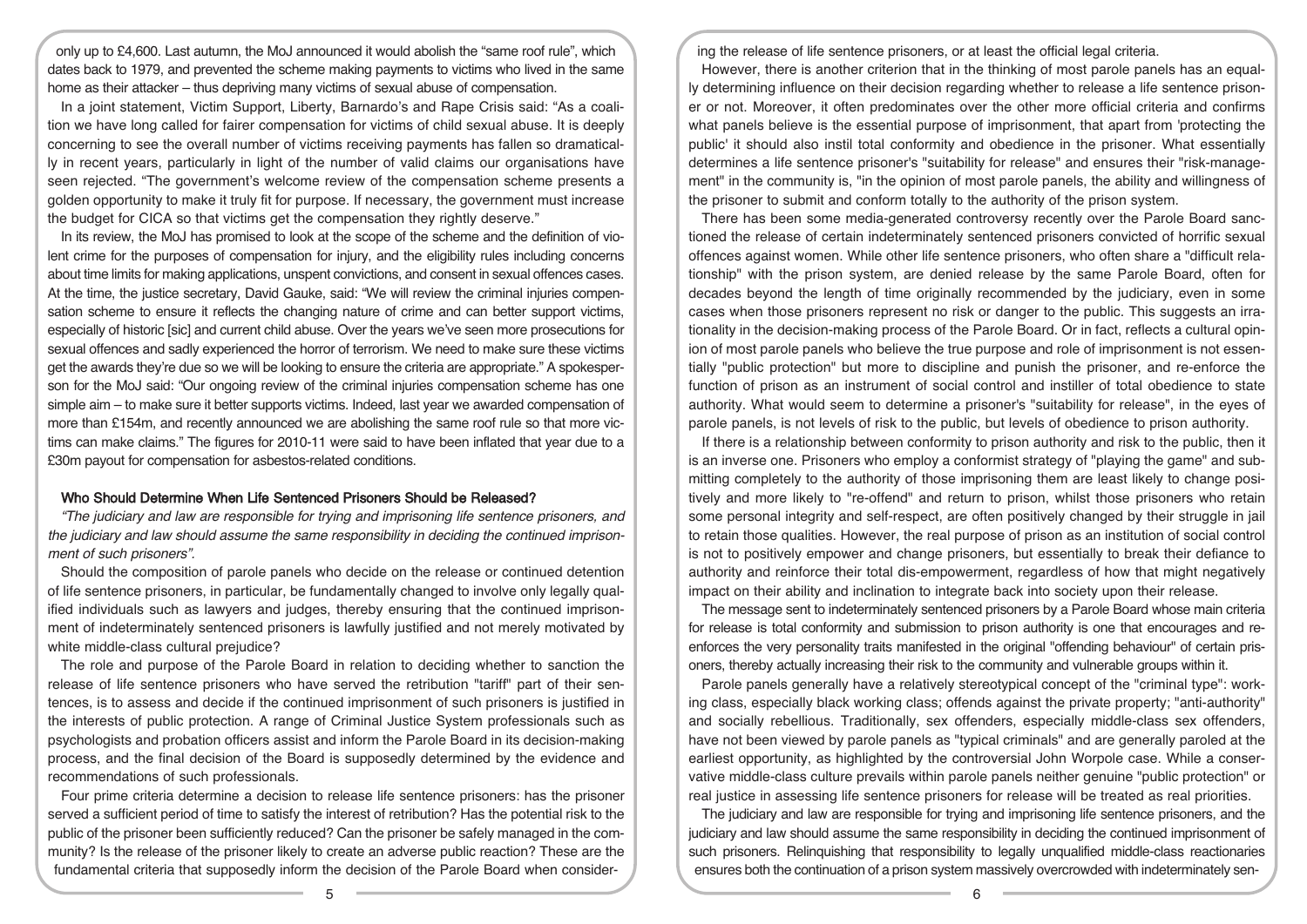tenced prisoners, many of whom represent absolutely no risk to society and the release of some offenders, who by their guile and manipulative behaviour, which in some cases characterised their original offending behaviour. Have been rewarded with release while remaining a real risk to certain vulnerable groups in society. While legally unqualified individuals continue to dominate parole panels and apply the "model prisoner" criteria as the most essential condition of parole those panels in themselves will remain a danger to the public, as well as serial human rights abuses of those who remain imprisoned despite representing no danger whatsoever to the public.

The parole system in the U.K is profoundly flawed and counter-productive because it exists as little more than a weapon of middle-class revenge unguided by a real legal principle or genuine concern for the ordinary public.

John BowdenA5026DMHMP Warren HillGrove RoadHollesleyWoodbridgeIP12 3BF

### R (application of Bowen and another) (AP) v Secretary of State for Justice (Respondent)

This is a joint appeal by two indeterminate sentence prisoners, Mr Bowen and Mr Stanton. Both appellants were convicted of serious criminal offences and were sentenced to life imprisonment (with a minimum term of 14 years) and imprisonment for public protection (with a minimum term of 3 years) respectively. Mr Bowen's minimum term expired on 22 August 2011. Mr Stanton's expired on 24 May 2013.

Following Parole Board hearings on 30 October 2014 and 26 March 2015 respectively, in each case, the board directed release from custody on the basis that a number of conditions would be imposed in each appellant's release licence. These conditions included a period of residence at specified "Approved Premises" (formerly probation or bail hostels), namely Mandeville House ("MH") in Cardiff. The release from custody of each appellant was delayed for a period of time (namely 69 and 118 days respectively) until a place at MH became available. They spent 8 and 11 weeks at MH respectively, before more general release into the community.

On judicial review in the High Court, they both argued that the periods spent in custody after the Parole Board decisions amounted to breaches of (1) s.28 of the 1997 Act, (2) art.5 of the European Convention on Human Rights ("ECHR") (the right to liberty), and (3) the public law duty to ensure a sufficient system of rehabilitation and progression to release. Mrs Justice Whipple in the High Court dismissed each appellant's judicial review claim. The Court of Appeal dismissed the appeal against that decision, refusing permission to appeal on a number of further grounds. The issues are:

(1) Whether detention of an indeterminate sentence prisoner can be continued after a Parole Board order for release made under s.28 of the Crime (Sentences) Act 1997 ("the 1997 Act").

(2) Whether an appellate court should determine directly whether the period of detention between the order for release and the actual release date was unreasonable and thus unlawful, rather than merely reviewing the first instance determination.

Permission to appeal has been refused on this case. UK Supreme Court

### Parliamentary Written Question - Transparency Of Parole Board Hearings

The Parole Board has confirmed that there is no longer a backlog when it comes to listing oral hearings for life and IPP sentence prisoners. The law provides that life sentenced prisoners are entitled to have their detention reviewed by the independent Parole Board every two years. The evidence that is considered and the weight that is given to that evidence are matters solely for the independent Parole Board.

Alberto Costa: To ask the Secretary of State for Justice, what recent assessment he has made of the adequacy of the transparency of parole board hearings.

Answered by: Lucy Frazer: In May 2018, the Government amended the Parole Board Rules to allow victims and other parties to request summaries of Parole Board decisions for the first time. To date, the Parole Board has produced over 1000 decision summaries. This has helped victims and the wider public have a greater understanding of parole decisions.

Decision summaries have been an important first step in bringing greater openness to the parole system. In September 2018, the Government's Victims' Strategy recognised that more must be done to increase the transparency of the parole process and the way we communicate with victims. Since then, in February 2019, the Secretary of State published a Review of the Parole Board Rules which further underlined the Government's commitment to improve the transparency of the parole process.

In light of this review, the Parole Board have committed to: produce Standard Practice guidance to provide clear and public information about how release decisions are reached; improve other publicly available information about how parole works; continue to work with broadcast and print media to increase understanding of how parole works, including allowing the media to observe some hearings

These measures will improve public understanding of how the parole system operates, support greater consistency in decision making and provide accountability where standards may not have been met. In February 2019, the Secretary of State also launched a Tailored Review of the Parole Board. This review will include further reflection on the transparency of the Parole Board, its governance, decision making and the information and data it shares with the public (building on the work of recent reviews). The Tailored Review will publish its findings in the summer of 2019.

### Prison Officers Involved in "Brutality And Violence" in the 70s & 80s Jailed.

Independent: The men were brought to justice after Durham Police carried out a huge investigation involving 1,800 witnesses into what happened at Medomsley Detention Centre in County Durham, from its opening in the 1960s to its closure in 1988. Brian Greenwell, 71, and Alan Bramley, 70, were two of five now-retired officers to be convicted over their involvement in the abuse that youngsters suffered at the centre. Teesside Crown Court heard how one witness described Greenwell, who worked at the centre between 1973 and 1988 as a chef and discipline officer, dragging a semi-naked detainee from the toilets because he had not prepared food quickly enough. Another said that they had been punched by Bramley, who worked at Medomsley from 1973 to 1977, because he was a Sunderland football fan. The court heard victim impact statements from a number of detainees, some of whom said that, around 40 years on from their terms at the centre, they still suffer nightmares about their time there. One former detainee said that their stay at Medomsley had been "hell on earth", explaining how he has had to take anti-depressants for 30 years and blames it "90 per cent" on his time at the centre. The man said of some of the officers that worked there: "At times it seemed as though they were using us to show off to one another, laughing as they did it."

In sentencing Greenwell and Bramley, who were both convicted of misconduct in a public office, Judge Howard Crowson told the court that victims of Medomsley had shown great bravery in coming forward. Telling how some of those who were abused by various officers at the centre did not come forward out of fear of being sent back to the detention centre, he said: "Many had experienced brutality and violence at the hands of prison officers, but nobody wanted to hear about it. "In those days, any complaint was likely to be regarded as further evidence that the trainee was anti-social, that he had not learned his lesson and was complaining about appropriate treatment." He added: "Many came from communities where they feared that to admit they had been cowed by your threats and violence would leave them being viewed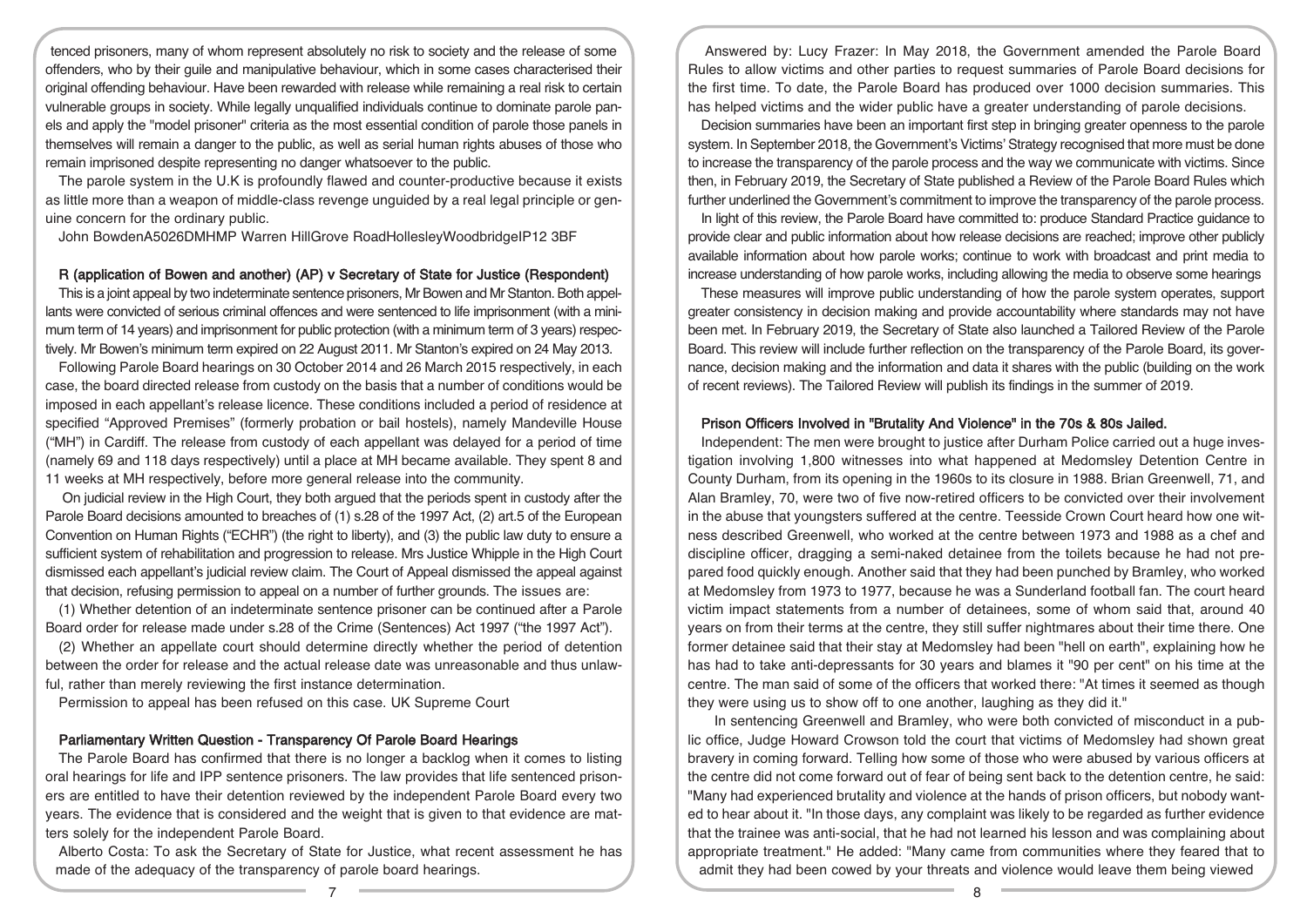as weak in the eyes of the community in which they lived."

Greenwell showed no emotion as he was given a sentence of two-and-a-half years, while Bramley was jailed for 18 months. Prosecutor Jamie Hill QC said of the pair: "They not only embraced the culture of violence that existed at Medomsley, but enhanced it. Individuals cannot simply abdicate individual responsibility and say that they were obeying orders or following a culture that already existed." Robert Woodcock, defending Greenwell, said his client's offence covered the period from 1973 to 1982, and that it could not be proved by the jury's verdict that he misconducted himself throughout that nine-year period. Anthony Hawks, defending Bramley, said that the defendant had gone to work in other prisons following his time at Medomsley, and had an otherwise unblemished record. He said: "Now in his 71st year, rather than receiving the thanks of the public, which I would submit he richly deserves, he finds himself a broken man, ruined by events that allegedly occurred over 40 years ago."

Three other officers were jailed earlier this month for their roles in the abuse, having been convicted following a series of three trials at the court. Among them was Christopher Onslow, 73, who was given an eight-and-a-half year sentence after being convicted of misconduct in a public office and individual acts of violence. John McGee, 75, was given a sentence of two years and eight months for misconduct in a public office and assault, while 67-year-old Kevin Blakely was jailed for two years and nine months for two counts of misconduct in a public office. A Durham Police spokeswoman said after the sentencing that all five men had submitted appeals against their convictions.

#### Call For Bold Action as Deaths in Prison Rise and Levels of Self-Harm Break New Records

The Ministry of Justice on Thursday 25 April 2019 released the latest Safety in Custody statistics showing increases in deaths and self-harm in prison. The key statistics include;

In the 12 months to March 2019 there were 317 deaths in prison, up from 299 the previous year. Of these, 87 were self-inflicted deaths, up from 73 in the previous year.

In women's prisons, there were four self-inflicted deaths, up from one death in the previous 12 months.

Recorded incidents of self-harm in prison have more than doubled in ten years from 25,234 incidents in 2008 to 52,598 in 2018.

There are 152 recorded incidents of self-harm in prison every day and levels of self-harm in the 12 months to December 2018 have reached a new record high, a rise of 25%.

Self-harm incidents requiring hospital attendance are also at a record high and have increased by 5%.

Analysis of INQUEST casework files and coroner's reports shows that recent inquests on deaths in prison reveal repeated and systemic failings around self-harm and suicide risk management (known as ACCT procedures), drug prescribing processes, communication, record keeping, inadequate healthcare and procedural failures and delays. There were 164 deaths which the Ministry of Justice describe as due to "natural causes". INQUEST casework and monitoring shows that an unacceptable number of so called "natural cause" deaths are in fact the result of poor healthcare in prison. This was echoed Parliament's Health and Social Care Committee in November 2018 who reported that 'so-called natural cause deaths too often reflect serious lapses in care'.

Deborah Coles, Director of INQUEST said: "Every four days, a person in prison takes their own life. Levels of distress have never been higher with more than 152 recorded incidents

of self-harm in prison every day. The Government have long been on notice about the perilous state of our prisons. Yet, life saving recommendations from inquests and oversight bodies are systematically ignored. That the historically high numbers of deaths are allowed to continue is a national scandal. Prison safety cannot be resolved by framing it as a drugs problem or weaponising staff through with PAVA spray. Punitive responses have not worked and will not work. Bold and decisive action is needed to tackle sentencing policy; reducing prison numbers; and redirecting resources to community services."

### Police Discriminated Against Roma by Using Ethnic Profiling to Justify Raid on Their Home

The case Lingurar v. Romania (application no. 48474/14) concerned a raid in 2011 by 85 police and gendarmes on the Roma community in Vâlcele (Romania). In its committee judgment in the case the European Court of Human Rights unanimously held, that there had been: a violation of Article 3 (prohibition of inhuman or degrading treatment) of the European Convention on Human Rights as concerned the ill-treatment of the applicant family during the raid, and two violations of Article 14 (prohibition of discrimination) in conjunction with Article 3 because the raid had been racially motivated and the related investigation had been ineffective.

The Court found that there had been no justification for the disproportionate use of force during the raid on the applicant family's home, which had left them with injuries requiring treatment in hospital. The applicants had been unarmed and had never been accused of any violent crime, while the four gendarmes who had raided their home had been highly trained in rapid intervention. It found that the applicants had been targeted because the authorities had perceived the Roma community in general as criminal. That had amounted to ethnic profiling and had been discriminatory. The judgment is final.

### Evidence of Non-Penetrative Sexual Assault Capable of Providing 'Mutual Corroboration' of Rape

A man found guilty of rape who claimed that evidence of a charge of sexual assault could not provide "mutual corroboration" for the rape charge has had an appeal against his conviction rejected. The Appeal Court of the High Court of Justiciary held that the act of penetration need not be corroborated by scientific or medical evidence, and that it could be corroborated by other facts and circumstances which "support or confirm the direct testimony" of the commission of the crime", where the evidence demonstrates a "course of conduct systematically pursued" by the accused. "Evidence of non-penetrative sexual conduct is capable of providing corroboration of penetrative conduct," the Lord Justice General said.

'Mutual corroboration' Lord Carloway, sitting with Lord Menzies and Lord Turnbull, heard that the appellant Khalid Jamal was convicted in May 2018 following a trial at the High Court in Glasgow of one charge of sexual assault on "CQ" and separately one charge of rape and one charge of sexual assault on "KL". The only evidence relied upon by the Crown was that of the complainers, meaning the principle of mutual corroboration - as set out in the case of Moorov v HM Advocate 1930 JC 68, was central to the Crown case.

Jamal, who was sentenced to a total of six years imprisonment, appealed against his conviction on two grounds, but they raised the same basic issue of whether mutual corroboration applied so that evidence of the sexual assault on charge (1) could corroborate the rape on charge (2). Charge (1) initially included an allegation of attempted rape, but it was clear from the jury's deletions in charge (1) that they did not consider that the appellant had attempted to rape CQ.

It was argued that the circumstances of the behaviour and the character of the offences